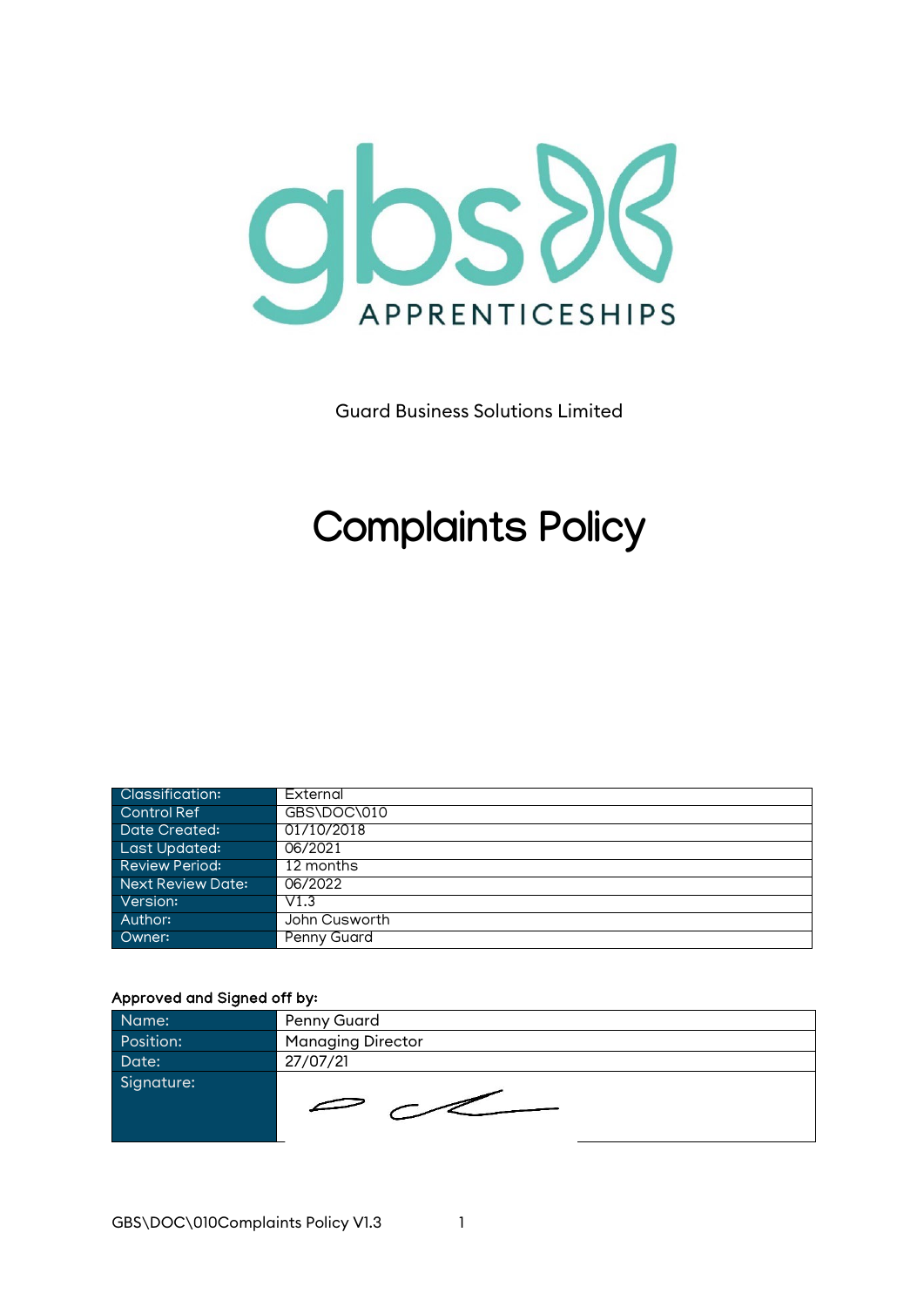## **Introduction**

This document incorporates how we will as a business:

- What a complaint is reference 1
- How to raise a complaint reference 2,3,4
- How long it takes for a complaint to be resolved reference 3, 3.1, 3.2,3.3

Guard Business Solutions Ltd (GBS) prides itself on delivering first class customer service. The delivery of an outstanding customer experience is a key tenant of its strategic objective and organisational values.

#### **What is a complaint ?**  $\mathbf{1}$

GBS recognises that sometimes things may not meet the high standards that GBS aim to achieve and individuals may deem the service provided as unsatisfactory or unacceptable. GBS actively encourages feedback from all of our service users and will be open and transparent in its investigation procedures, reporting procedures, resolution of complaints, and lessons learned.

This procedure aims to ensure that complaints are resolved promptly and fairly, and that all members of GBS Staff, Learners and Apprentices are aware of the procedures that are in place for the reporting of a complaint/potential complaint. The procedure covers all areas of operational activity. The procedure can therefore be used by any Apprentice or Learner, parent, carer or guardian, employer, member of staff, visitor, contractor or member of the local community who has reason to be unhappy with the service provided by GBS.

The procedure covers complaints in whatever form they are received. GBS encourage feedback, both positive and negative, through a range of channels including over the telephone, email, through the post to the GBS registered business address, in person to a specific member of staff, via the 'contact us' button on the website and via social media channels. In whatever form complaints are received, the principles of this procedure shall still apply.

GBS strongly believe that most issues can be resolved quickly and informally. However, serious incidents or incidents where the informal stage has not been able to resolve matters may need to be escalated to the next stage in the process.

There are two further formal stages to the complaints process and then recourse for individuals to take their complaint to external bodies who have oversight of the quality and funding for all aspects of GBS's provision.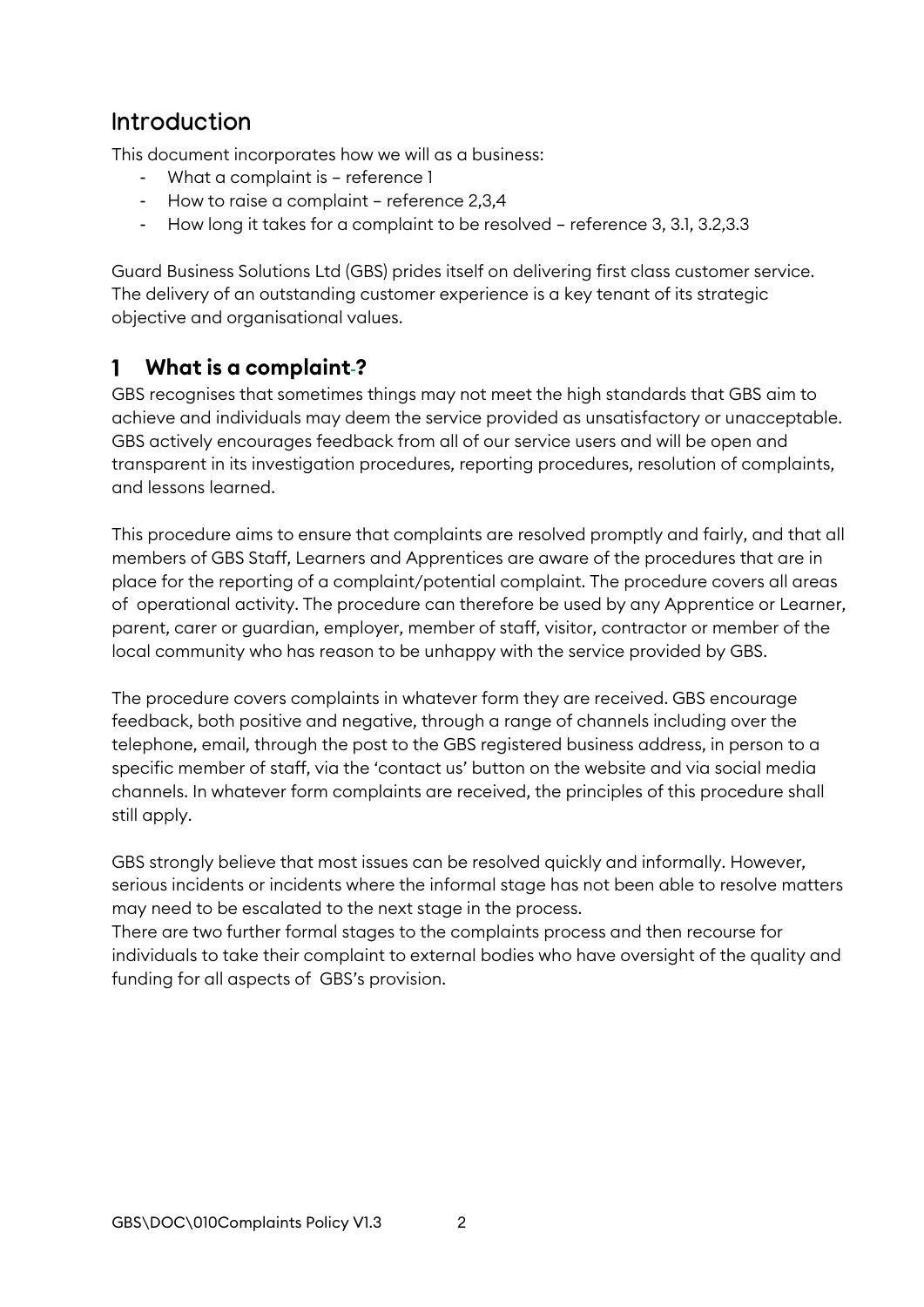#### **How to raise a complaint**

A formal complaint must be made within three months of the issue first arising and should be made in writing to:

Operations Director Guard Business Solutions Limited 4th Floor, Markham House Markham Road Chesterfield, S40 1TG

Alternatively, formal complaints can be provided over the telephone. If this is the case, full details of the complaint issue should be taken alongside contact details for the complainant. The complaint details should then be passed over to the Safeguarding and Communications Manager within the hour; initially on email and followed with a telephone call to perform a warm handover.

GBS will act on anonymous complaints in exceptional circumstances and where it feels that matters are significant or serious enough to warrant investigation without knowing the details of the complainant.

GBS will acknowledge receipt of the formal complaint within two working days of the complaint being made. An Investigating Officer, usually a Manager from within the team subject to the complaint will be identified by the Safeguarding and Communications Manager. In particularly serious matters, the CEO may be asked to act as Investigating Officer.

All complaints made to the Directors directly will be logged as per the procedure above with an Investigating Officer appointed.

Upon receipt of a complaint, the Investigating Officer will consider the issues raised by the complainant and may contact them to gather further information. As part of the investigation, the Investigating Officer may contact other members of Staff or interview other individuals in order to aid them in their investigation. They will aim to respond in writing to the complainant within ten working days, however, where this is not possible, an update will be provided to the complainant within ten working days.

Their response will:

- detail their findings,
- explain the reason for the investigation,
- propose a resolution or workaround if appropriate,

• state whether their investigation has upheld the issues raised by the complainant. A copy of the response will be logged in the Central Complaints Record and will be subject to Document Maintenance Procedures regarding the safe storage of records and documents.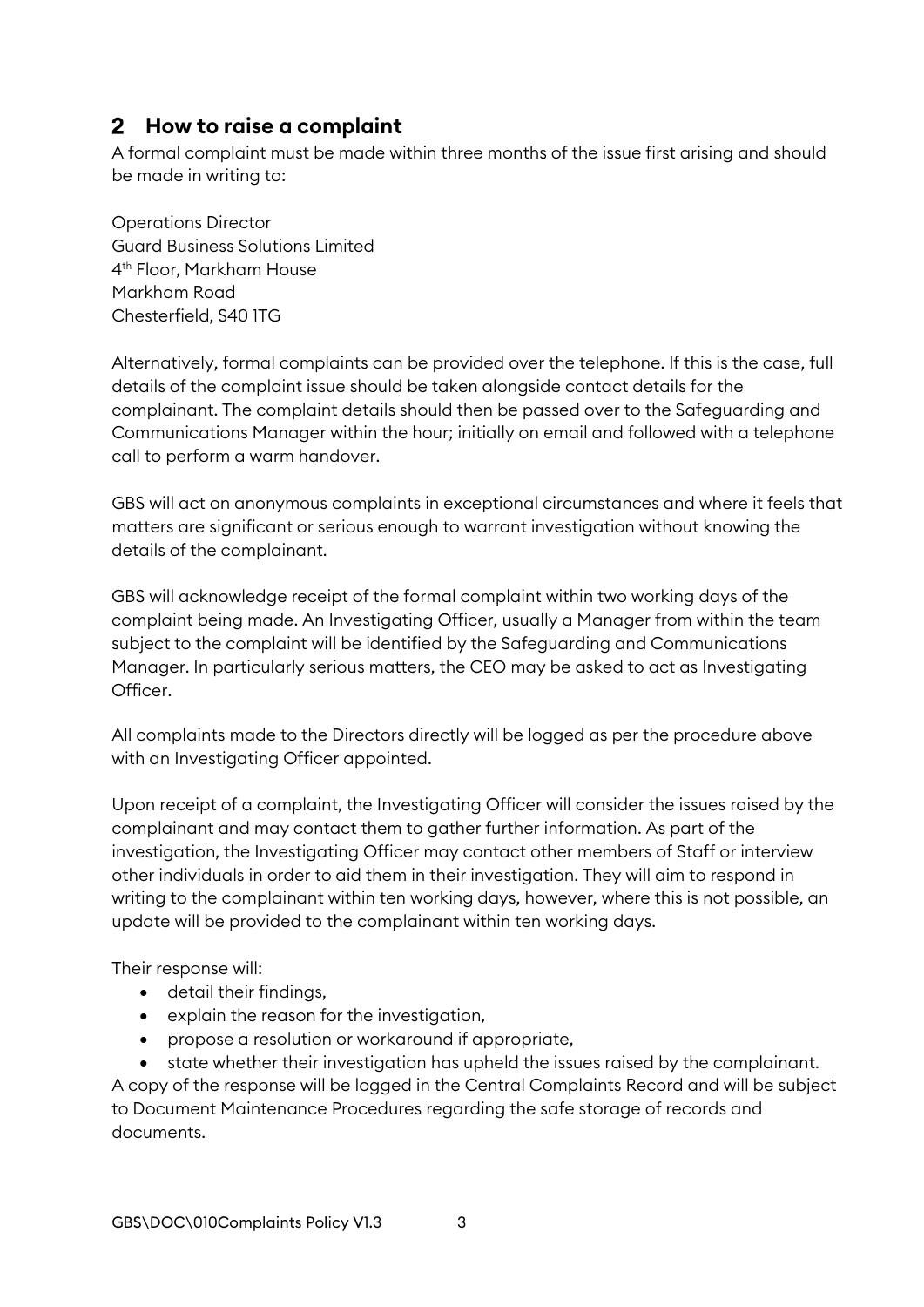### **Resolving a complaint**

#### 3.1 Stage 1 – Informal Resolution

If you have a potential complaint, you should raise this informally in the first instance with your Line Manager (if you are a GBS employee) or Trainer/Skills Coach (if you are a GBS Apprentice or Learner). They are trained to deal with complaints and will aim to resolve this with you to a satisfactory outcome within 48 hours.

GBS will record the complaint for future reference and to track all complaints received by the Business. A copy of the response will be logged in the Central Complaints Record and will be subject to Document Maintenance Procedures regarding the safe storage of records and documents.

If you are not satisfied with the manner in which your complaint has been dealt with, you should proceed to Stage 2 below.

#### 3.2 Stage 2 – Formal Resolution

If resolution cannot be found at the informal stage or matters are too significant for the informal approach to be appropriate, individuals may wish to make a formal complaint.

You can make a formal complaint as detailed in Section 2 of this Policy Document. A formal complaint will be dealt with in the following manner:

- The Chief Executive Officer (CEO) will appoint an Investigating Officer. In the event the complaint is about the CEO, the CEO will refer this to the Board to appoint an Investigating Officer.
- The Investigating Officer will acknowledge receipt of the complaint from the complainant formally within 48 hours of receiving it and will set out the process to be followed which will follow the format below:
	- o Initial research and investigation
	- o Interviews with the relevant parties
	- o Collecting of evidence and the discovery process
	- o Formulating conclusions
	- o Report writing and determining outcomes
	- o Final evaluations and lessons learned
	- o Communication of outcomes and lessons learned
- The timescale for a full resolution to a formal complaint is set at 7 days; however, where this is not possible, the Investigating Officer will contact the Complainant to advise of the reasons for delay. The Complainant will receive communication every 3 working day, either verbally or preferably by email.

The Complainant will receive a copy of the final report as well as a copy of the recommendations, and the CEO will respond formally to the Complainant with official details of what the business propose to do about the Complaint that was raised.